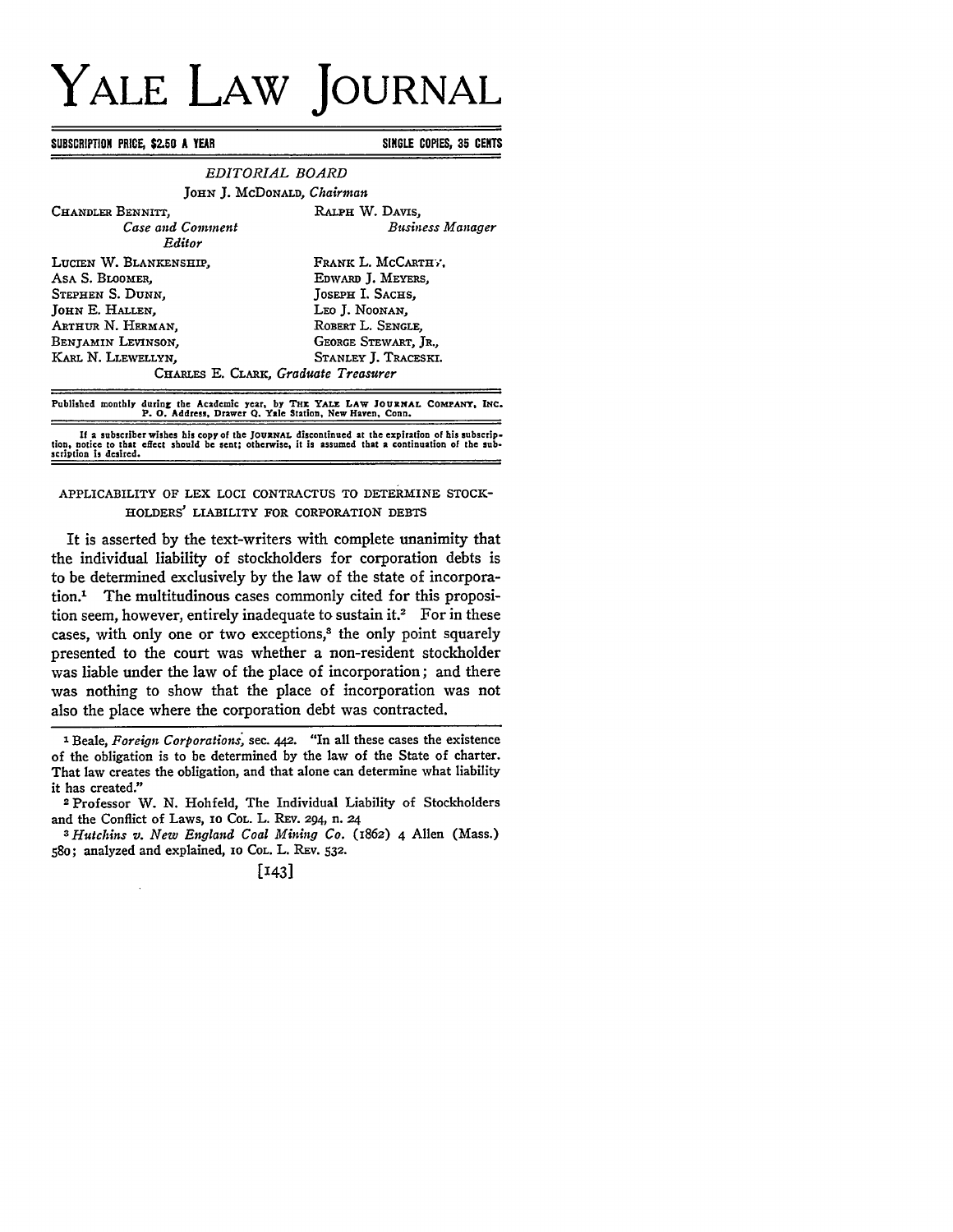More recently, however, this problem has been defintely raised in a series of important decisions<sup>4</sup> growing out of the California statute<sup>5</sup> declaring every stockholder of a corporation, "domestic" or "foreign," individually liable for his proportionate share of the debts and liabilities of the corporation. The case of *Provident* Gold Mining Co. v. Haynes<sup>8</sup> is an interesting and important extension of this series of cases. **A** corporation was formed in Arizona for the purpose of doing business in Arizona or in any other state or territory at the discretion of the board of directors. The corporation incurred debts in California; and the defendant, a California stockholder, was held individually liable even though **by** the Arizona law the liability of the stockholders was expressly limited.<sup>7</sup>

The first case under the California statute was *Pinney v. Nelson.8* **A** corporation was formed in Colorado with only limited liability of stockholders as provided **by** the Colorado law. **By** the express terms of the charter, the corporation could do business in California. Business was done in that state; and the court held that the stockholder became bound **by** the laws of the state specifically mentioned in the charter; that he would be held individually liable for his proportionate share of the debts of the corporation according to the California statute.

In the next important case of the series, *Thomas v. Mathiessen,9* the defendant, a citizen of New York and a stockholder in an Arizona corporation, was at all times, as he alleged, without knowledge of the California statute. The corporation having been specifically authorized **by** the articles to do business in California as well as elsewhere, constructed a hotel and in connection therewith contracted debts in that state. The case differed from *Pinney v. Nelson* in that (I) the articles of incorporation

*<sup>4</sup> Pinney v. Nelson* (19Oi) **183 U. S. 144;** *Peck v. Noee* **(19o8) 154** Cal. **35,;** *Thomas v. Wentworth Hotel Co.* (igio) **x58** Cal. *275; Thomas v. Mathiessen* (914) **232 U. S.** *221.* In these cases the California statute was held valid and applicable. *Contra, Risdon Iron and Locomotive Works v. Furness* [igi6] i K. B. 49.

**5** Const. art. xii, see. **3;** Civ. Code, sec. **322.**

**6** (1916) **159** Cal. **155.**

**7** "The private property of every stockholder in the corporation shall be forever exempt from liability for the corporate debts of the corporation."

**8 (i9oi) 183 U. S., I44.**

**9 (1914) 232 U.** S., *22I.*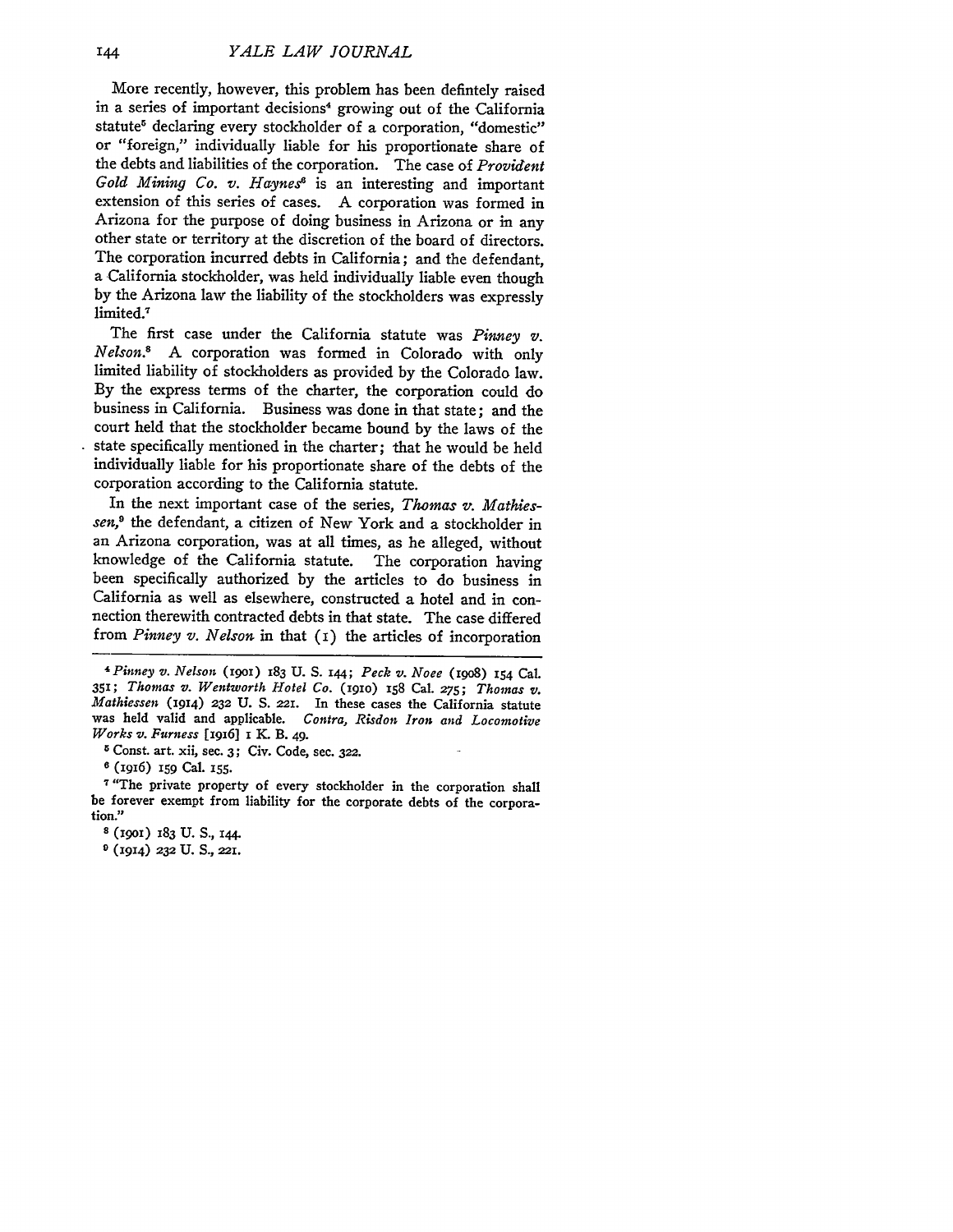as well as the state law expressly provided for limitation of the stockholders' liability; (2) the defendant was not a citizen and a resident of the state of incorporation or of California; **(3)** the action was brought in the federal court of New York instead of the California courts. Both the United States District Court<sup>10</sup> and the Circuit Court of Appeals<sup>11</sup> held that, in spite of the evident intention of the Colifornia statute, the defendant could not be made liable thereby; but the Supreme Court, reversing the lower courts' decision, held the defendant stockholder liable for his proportionate share of the corporation debts.

It is but a step forward to the problem of the principal case. The corporation was organized in Arizona to do business in that state or "in any other state or territory as the board of directors may from time to time deem necessary and expedient." Although California was not mentioned in the articles of incorporation as in the previous cases, a general authorization to do business in the state was given and the court held the defendant for his share of the corporation debts. This is in conflict with *Risdon Iron and Locomotive Works v. Furness12* decided **by** the English -Court of Appeal. This case was, however, seriously criticized in a series of articles appearing at the time,<sup>13</sup> and it was maintained in the latter that the analogies and authorities as a whole supported the view now adopted in the principal case.

**A. S.** B.

### **SUBSEQUENT** VALIDATION OF **AN ILLEGAL** MARRIAGE

A man who had a wife undivorced entered into a ceremonial form of marriage with another woman who did not know of the former marriage. They cohabited as husband and wife for many years and continued to do so after the death of the first wife. An undivided court held that upon the death of the first wife they would thereafter be considered as lawfully married.'

**<sup>10</sup>**(909) *i7o* Fed. 362.

**<sup>11 (1911) 192</sup>** Fed. 495.

**<sup>12 [</sup>J9o5] i K** B. **3o4,** affirmed [iqo6] x *K.* B. 49.

**Is Professor** W. N. Hohfeld, Nature of Stockholders' Individual Liability for Corporation Debts. **9** CoL. L. Rzv. **285;** The Individual Liability of Stockholders and the Conflict of Laws. **9** COL. L. Rzv. *442;* **1o COL.** L. Rzv. 283; **1o COL.** L. REV. **520.**

**<sup>&#</sup>x27;** *Smith v. Reed* (ig6) **89** S. E. (Ga.) 8r5.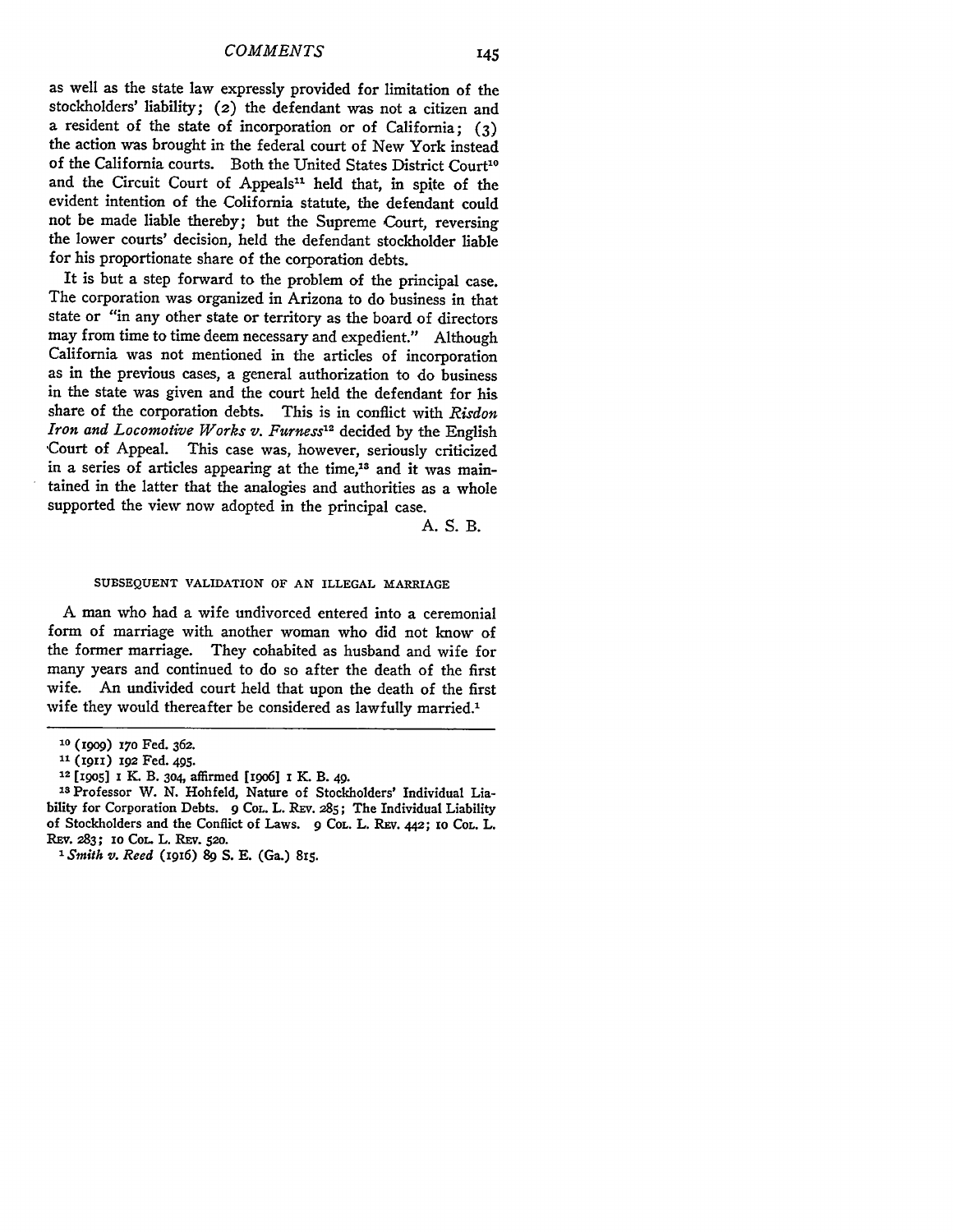The requirement that the parties must both be unmarried in<br>der to be capable of marriage is an absolute one.<sup>2</sup> If either order to be capable of marriage is an absolute one.<sup>2</sup> party to a marriage has a husband or wife living at the time of the marriage, the marriage is absolutely void, however good the faith of the parties may have been.<sup>8</sup>

The second so-called marriage being absolutely void, it follows that it is not capable of ratification upon the removal of the impediment. In this respect, it differs materially from a case in which two persons entered into a ceremonial marriage and cohabited as husband and wife, although the marriage was voidable because one of the parties was under the age at which a valid marriage could be contracted.<sup>4</sup>

It is reasoned, however, that the intent to be husband and wife expressed in the invalid ceremony continues unless the contrary appears, and the continued cohabitation after the removal of the impediment is to be considered as under such an intent<br>and declaration rather than with an unlawful intent.<sup>5</sup> Why and declaration rather than with an unlawful intent.<sup>5</sup> such an inference is to be thus drawn is difficult to understand, especially when it appeared in the principal case that the parties had been living together as husband, and wife by force of a ceremonial marriage to which, as a valid act, one of the parties had never assented. Rather he consented to deceive the so-called wife and to live with her under the appearance of marriage. In this particular, the principal case must be distinguished from those cases in which both parties to the invalid ceremony were wholly unaware of the existence of any obstacle to their marriage, and manifested in good faith a matrimonial intent.6

Other difficulties are encountered in attempting to find a common law marriage. If a man and a woman lived together as husband and wife, holding themselves out as such and supposed to be such by all their neighbors and relatives, a court may well presume that they have been married; but this is a mere

*<sup>2</sup> Reeves v. Reeves* (187o) 54 Ill. **332;** *Cartwright v. McGowan* (8887) **<sup>121</sup>**Ill. 388; *Tefft v. Tefft* (1871) **35** Ind. 44.

*C ompton v. Benham (1909)* 44 Ind. **App. 5,;** *Drummond v. Irish* (879) **52** Ia. **41;** *Cartwright v. McGowan, supra.*

*<sup>4</sup>Smith v. Smith* (1889) 84 Ga. **440.**

*<sup>5</sup>Smith v. Reed* (i96) **89 S. E.** (Ga.) **8,5.**

*<sup>6</sup> Cf. DeThoren v. Attorney-General* (i876) **i A. C.** *686; Chamberlain v. Chamberlain* **(1905) 68 N. J. Eq. 736.**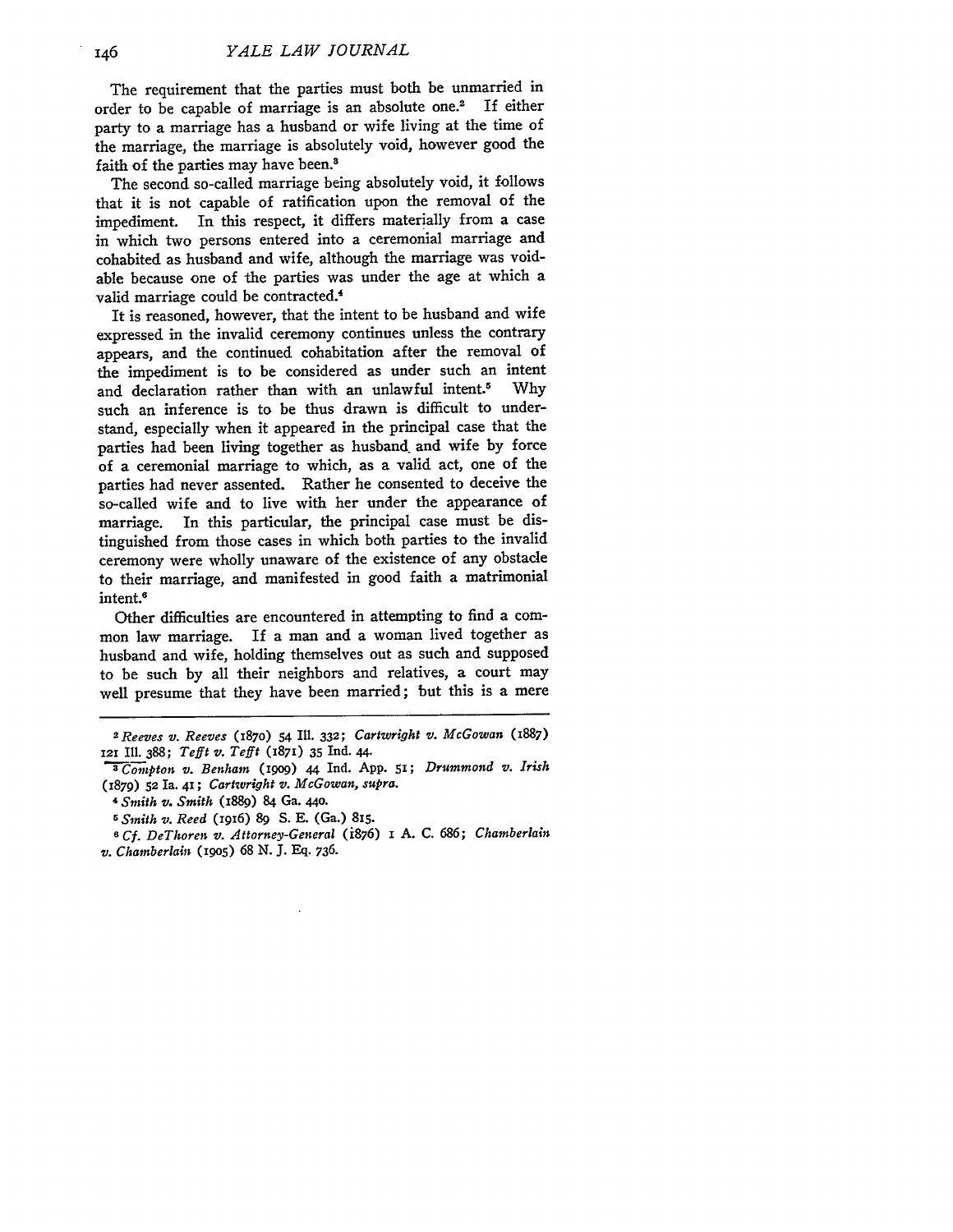evidential presumption.7 Where, however, the connection between the parties is shown to have had an illicit origin, and to be criminal in its nature, the law raises no such presumption.8 The fact appearing that one of the parties had full knowledge at the time of the commencement of such cohabitation that he was incompetent to contract a lawful marriage would be strong evidence that he would not hesitate to continue the unlawful conduct after the disability had been removed.<sup>9</sup>

On the other hand, why should the alleged wife be presumed to have done a thing the necessity of which had never been made known to her? If she regarded herself as his lawful wife it would be a violent presumption to hold that she assented to a second informal marriage. Without knowledge of the removal of the impediment neither party could have intended a second marriage, or have attempted to enter into one. Without consent the status of marriage is never created.<sup>10</sup>

Presumption must yield to the superior force of direct and positive proof. When the facts show that an apparently lawful marriage was in fact an illicit relation in its beginning, it is presumed to be of that character, unless the contrary be proved,<sup>11</sup> and it cannot be transformed into matrimony by evidence which falls short of establishing the fact of an actual contract of marriage.<sup>12</sup>

The fact that one of the parties had no knowledge of the invalidity of the marriage, and therefore the cohabitation on her part was not criminal, cannot validate the assumed marriage even as to her.<sup>18</sup> If valid to her it must be equally so as to him.

S. F. D.

*9 Williams v. Williams* (1879) 46 Wis. 464; *Compton v. Benham, supra. 'O Dickerson v. Brown* **(873)** 49 Miss. 357; *Cartwright v. McGowan, supra.*

*<sup>11</sup>Compton v. Benham, supra; Collins v. Voorhees, supra; Williams v.*

*Williams, supra. 12Foster v. Hawley* (1876) **8** Hun. **(N.** Y.) **68;** *Spencer v. Pollock* (1892) **83** Wis. **235;** Barnes *v. Barnes* (1894) *90* **Ia. 282;** *Williams v. Williams, supra; Appeal of Reading Fire Ins.* etc. *Co. (i886) ii3* **Pa. St.** *2o4; Compton v. Benham,* supra.

*is Williams v. Williams, supra.*

*<sup>7</sup>Cartwright v. McGowan, supra; Plattner v. Plattner* (i905) 116 Mo. **App. 4o5;** *Collins v. Voorhees* (igo) *47* **N. J. Eq. 555.**

*<sup>8</sup>Compton v. Benham, supra; Randlett v. Rice* (i886) **141** Mass. **385;** *Cartwright v. McGowan, supra.*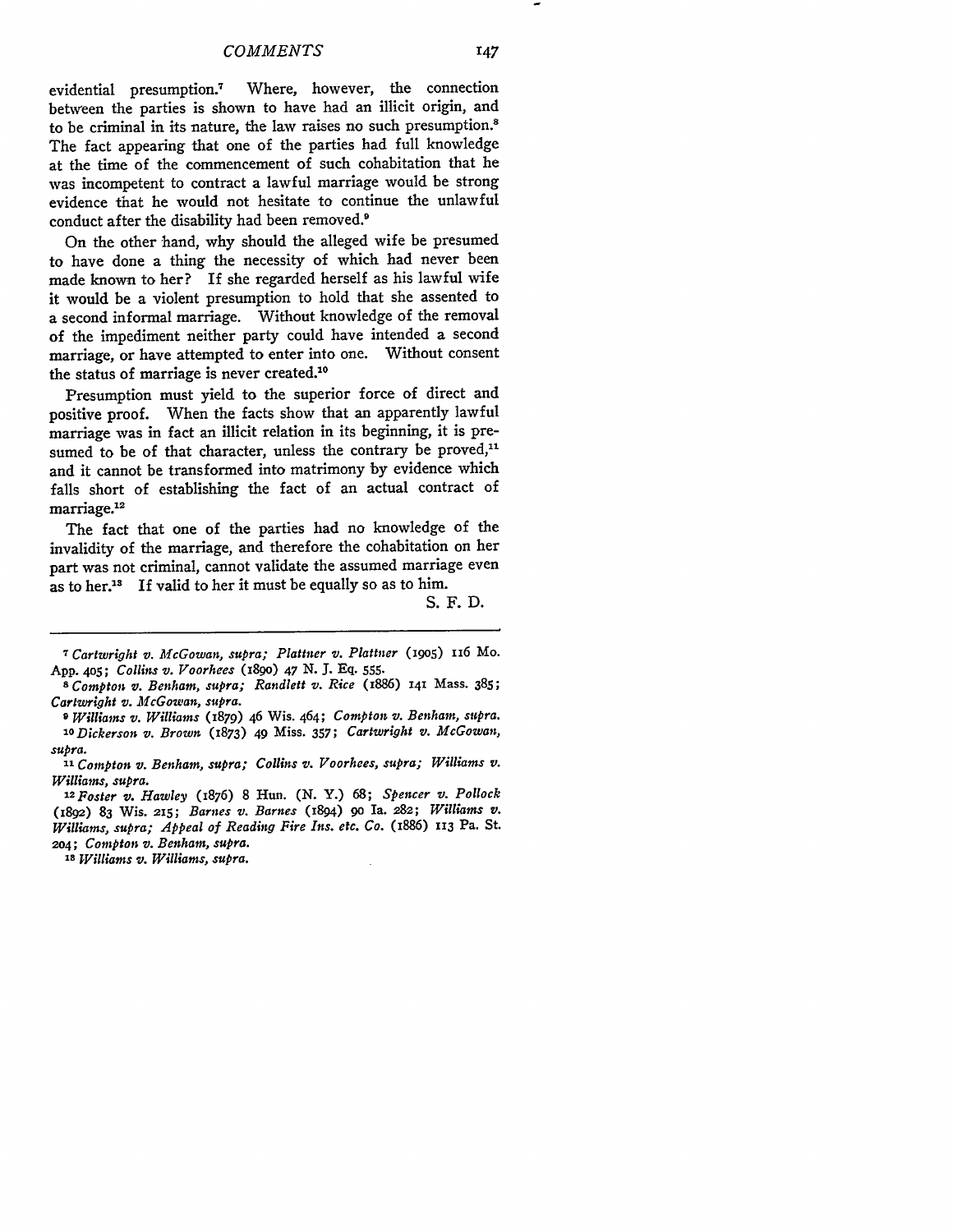# JURISDICTION OF THE **UNITED STATES COURTS** IN THE **CASE** OF THE APPAM

The exercise of jurisdiction by a federal court, in the case of the Appam,<sup>1</sup> could not even be considered without first holding that the State Department<sup>2</sup> had placed the proper construction upon Article XIX of the Treaty of 1779 with Prussia, in holding that the Appam did not come within its provisions, both on the ground of her being an unconvoyed prize and also of having come into port for the purpose of permanent internment rather than for the purpose of securing a temporary asylum. But there is still a distinct question as to whether the exercise of jurisdiction was in conformance with the general position of the United States upon this particular phase of international law.

Article XIX of the Treaty of 1779 reads: "The vessels of war, public or private, of both parties shall carry freely wheresoever they please, the vessels and effects taken from their enemies, without being obliged to pay any duties, etc." A reasonable interpretation of this article shows that it confers privileges only upon "vessels of war."

The treaty continues as to prizes, "Nor shall such prizes be arrested, searched or put under legal process, when they come to and enter the ports of the other party, but may freely be carried out again at any time by their captors to the places expressed in their commissions." The commissions referred to are clearly those of the capturing vessel which accompanies prizes into port and not those of the prize crew. It is clear that a port of refuge was not to be made a port of ultimate destination or permanent asylum. Yet the commission of the prize master of the Appam was "to take her to the nearest American port and there to lay her up." On arrival at Hampton Roads application was made for permanent internment. These two circumstances show conclusively that mere temporary asylum was not the object of the Appam's journey.

In regard to the practice of condemning prizes in neutral ports Sir W. Scott in the *Case of the Henrick and Maria3* expressed

**<sup>1</sup>** (1916) 234 Fed. **389.**

<sup>2</sup>Letter of Secy. Lansing to Count von Bernstorff, March 2, i916.

**<sup>3 (1799)</sup>** 4 C. Rob. 35, per Sir W. Scott: "Abundant instances are to be produced from the older edicts of England, France, Holland, and Spain, directing that prizes should be brought into the ports of the captor and in a late instance in the practice of this court, where a decree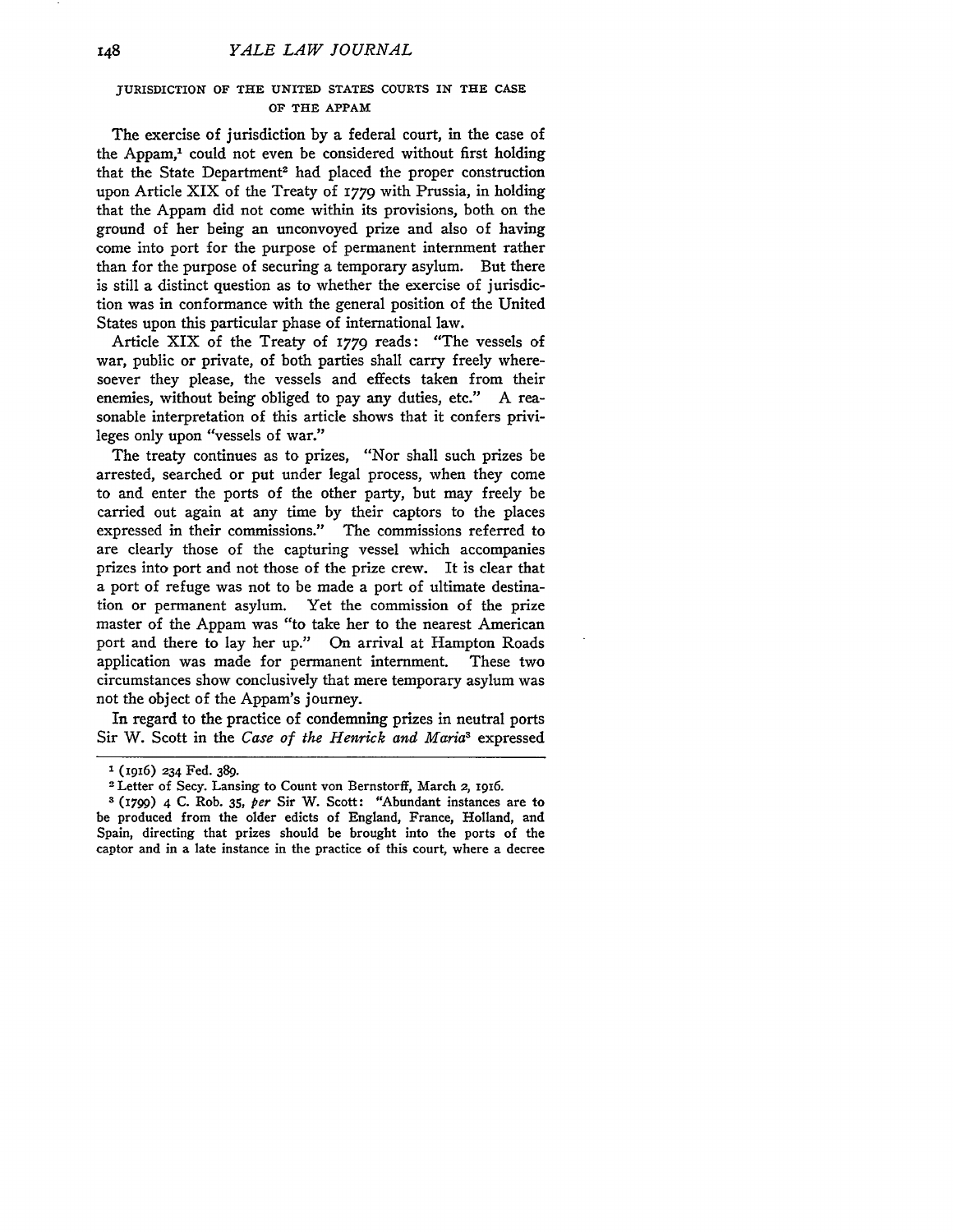**his** regret that the English Court of Admiralty had gone too far in extending its practice of condemning captured vessels in the ports of allies to the condemnation of prizes in neutral ports, but that he was not inclined to recall the rule to its proper purity. No claim was made that the Appam was a war vessel; and as private property and subject to prize she must be taken to a prize court of the belligerent country.4 The title of the captor between himself and the owner is inchoate and incomplete and circumstances like a violation of neutrality<sup>5</sup> may arise in which the title may never become vested.<sup>6</sup>

Our own court has held<sup>7</sup> that complete title does not vest in the captor until the prize is condemned in a court of the captor's nationality.<sup>8</sup> The authorities for a period sustained the view that the courts of the neutral country were without jurisdiction. $\theta$ But this position is no longer held since the decision in the case of *The Betsey' °* to the effect that a district court may award restitution of property claimed as a prize of war **by** a foreign power.

It is clearly established in Dana's note to Wheaton that the rights<sup>11</sup> of a belligerent vessel of war do not extend to the

had passed on a prize ship taken by stress of weather to Norway, the court rescinded the decree declaring that it would not condemn a vessel lying jn a neutral port." See *The Herstelder* (1799) **I** C. Rob. **96:** "I think I may state the better opinion and practice to have been that a prize should be brought *infra praesidia* of the capturing country, whereby being so brought, it may be considered as incorporated in the mass of national stock. The greatest extension that has been allowed has not carried the rule beyond the places of security belonging to some friend or ally in the war who had a common interest."

*4 The'Nassau* (1862) 4 Wall. **(U. S.)** 634; see also *The Manila Prize Cases* **(19o2)** 188 **U.** S. **254.**

5 Moore, *Digest,* see sec. **1302.**

**<sup>8</sup>***The Resolution* (1781) *2* DalI. **(U. S.) i.**

*7 The Adventure* (I811) **8** Cranch. **(U. S.)** *221.*

*8 Queen v. Chesapeake* (1863) 1 Oldr. **(N. S.) 769.**

*9 Moxon v. The Fanny* (1794) 2 Pet. Adm. **3o9;** see also *The Ship Friendship* (1793) Bee. Adm. Rep. **40.**

**<sup>10</sup>**(794) **3** Dall. **(U. S.) 6;** *Paquete Habana* (1899) **175 U. S.** *677.*

**<sup>11</sup>**Wheaton, *International Law* (1866) 1 n. **187:** "After such examination as the commander of the cruiser can make, his duty as against neutrals is to decide between two courses. He must either release the vessel absolutely with her cargo, papers, passengers and all entire; or he must complete his capture, make her a prize and send her in for adjudication. He cannot take a middle course, and, releasing the vessel, exercise any belligerent authority over her cargo, papers, passengers, etc.; or take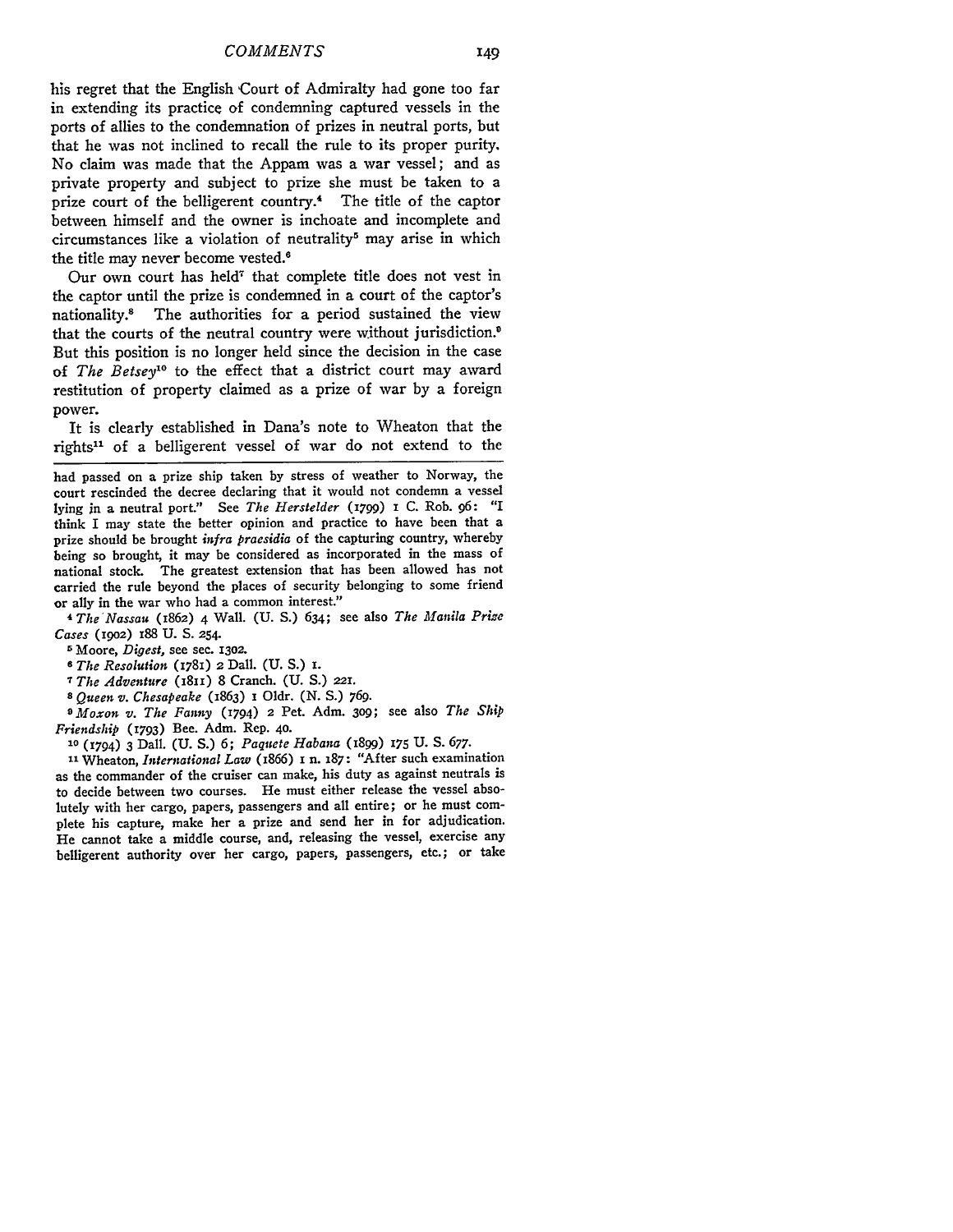pursuance of such a course in the making of prizes as occurred in the principal case.

The admission of armed ships of a belligerent whether menof-war or private armed cruisers, with their prizes, into territorial waters of a neutral for refuge, whether from chase or from perils of the sea, is a question of mere temporary asylum, accorded in obedience to the dictates of humanity, and regulated by specific exigency." Wheaton shows in the case of *The Bergen Prizes's* that the right of the United States to send prizes into Danish ports was grounded on necessity arising from stress of weather. It nowhere appears that permanent asylum was sought for these vessels.<sup>14</sup>

Inasmuch as the bringing of the Appam into Hampton Roads was in violation of our neutral rights,<sup>15</sup> and of our established policy, as shown by our rejection of Article XXIII of the Hague Convention<sup>16</sup> relative to giving asylum to a prize, restitution was rightfully made to the original owners." This was done by virtue of the *res* itself being within the control<sup>18</sup> of the District Court of Virginia, and of its general jurisdiction as a district court to take cognizance of questions of prize,<sup>19</sup> exclusive of German prize court proceedings.<sup>20</sup> G. S., JR.

**2 Cushing, Atty. Gen.** (1855) *7 Op. Atty. Gen.* 122.

**'4** Wharton, *International Arbitrations,* p. 4572.

*<sup>15</sup>*Queen v. *Chesapeake, supra.*

**<sup>16</sup>**(19o7) Articles of Hague Convention, xxiii.

*1L'Invncible* (1816) 1 Wheat. **(U.** S.) **238;** see also *The Divina Pastora* (I819) 4 Wheat. (U. S.) **52:** President Jefferson to Mr. Gallatin, Aug. 28, 1801: "Before the British treaty no stipulation stood in the way of permitting France to sell her prizes here, and we did permit **it** but expressly as a favor, not as a right. . **.** . These stipulations admit the prizes to put into our ports in cases of necessity or perhaps convenience, but no right to remain if disagreeable to us and in no case to be sold." To the same effect see Mr. Pickering, Secy. of State, to Mr. Adet, May 24, *1796,* 1 *Am. State Papers,* Foreign Relations, 651; also, Mr. Clay, Sec'y. of State, to Mr. Obregon, May 1, 1828. *Ms.* Notes *to Foreign Legations*

<sup>18</sup> *Juando v. Taylor* (1818) Fed. Cas. 7558.

**J9** *The Amy Warwick* (1862) Fed. Cas. **341;** *Sasportas v. Jennings* **(i795) 1** Bay. **470.**

*20 The Santissima Trinidad* (822) 7 Wheat. **(U.** S.) **283.**

from her persons or property. If he should take this course he will be considered as having declined the exercise of the only belligerent right neutral nations will permit to him. . **.** . The modern practice of neutrals prohibits the use of their ports by prizes of belligerents except in cases of necessity."

**<sup>&#</sup>x27;s** Moore, *Digest,* sec. **1314.**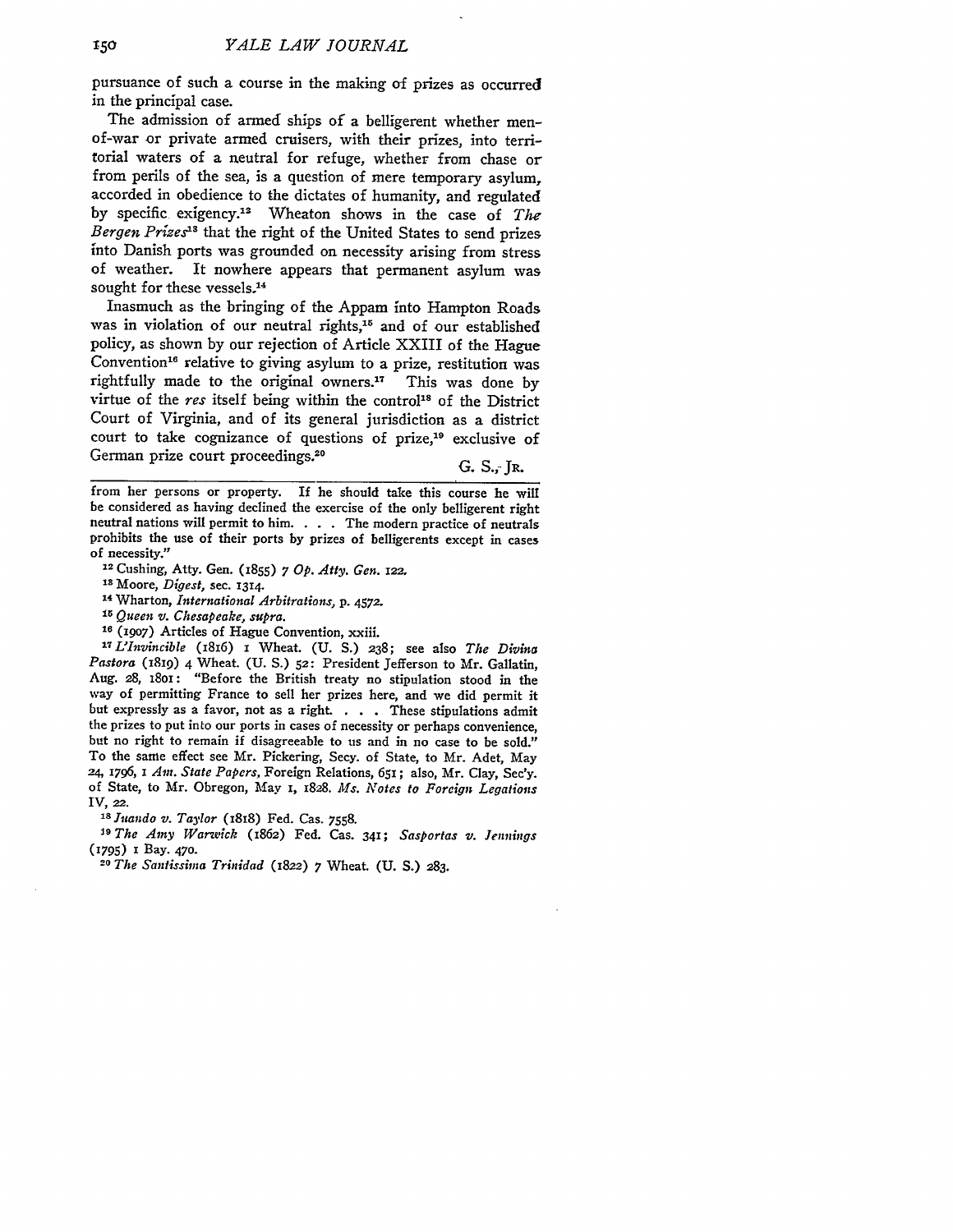# **DELIMITATION** OF THE **STATE** POLICE POWER **AS** TO BUILDING RESTRICTIONS

In a recent Minnesota case<sup>1</sup> the court held-two judges dissenting-that a city ordinance, adopted under legislative authority of the state, prohibiting the erection of any store on one's own land within a precribed residential district was an unreasonable exercise of the police power and an invasion of property rights secured by the Fourteenth Amendment of the Federal Constitution. There seems to be no former decision directly in point<sup>2</sup> but many analogous where certain more limited classes of buildings have been forbidden. All have generally held such restrictions valid.<sup>8</sup>

The only limitation upon the exercise of the broad police power is that it shall not specifically be repugnant to the Federal or State Constitutions.<sup>4</sup> There is no doubt that its scope extends to protection against fire,<sup>5</sup> unsanitary conditions,<sup>6</sup> vice and immorality,<sup>7</sup> or any nuisance *per se*.<sup>8</sup> Furthermore it is now well settled that it may be invoked to prohibit certain businesses, under some circumstances, not nuisances *per se.9* The general welfare is a fundamental object to be accomplished by the exercise of police power, and it would seem that it might well require the exclusion of anything but residences proper from the residential portions of a city. The characteristic architecture, as well as the operation of business, materially depreciates the value of adjacent property for residence purposes. The average citizen rightly prefers his home removed from the noisy industrial

*a In re Montgomery* (1912) 163 Cla. 457; *Hadadieck v. Sebastion (9,5)* **239 U. S.** 394; *Ex parte Quong Wo* **(1911)** *16i* Cal. **22o;** *People ex rel. v. Village of Oak Park* **(1915) 266** Ill. 365.

*4State v. Goodwill* (i889) 33 W. Va. **179;** *Knight etc. Co. v. Miller* **(igog)** 172 Ind. *27; Mugler v. Kansas* (1889) 123 U. S. *623.*

*5 Wadleigh v. Gilman* (1835) 12 Me. 403.

**0** *Commonwealth v. Roberts* (I892) **155** Mass. **281;** *Walker v. Jameson* (1894) **14o** Ind. **59.**

*7 State v. Williams (igoi)* **16o** *333; L'Hote v. New Orleans* (1899) **51** La. Ann. **93.**

*<sup>9</sup>Ex parte Quong Wo, supra; People ex rel. v. Oak Park, supra. <sup>8</sup>Davenport v. Richmond* (i886) **81** Va. 636.

*I State ex rel. Lachtman v. Houghton* **(1916)** 158 *N.* W. (Minn.) **ioi7.**

<sup>2</sup>That most nearly the same is *People v. City of Chicago* (1913) 261 Ill. **16,** where a city ordinance forbidding the erection of retail stores in a residential section was held invalid, but the ground of decision. was that the ordinance was not authorized **by** state statute.